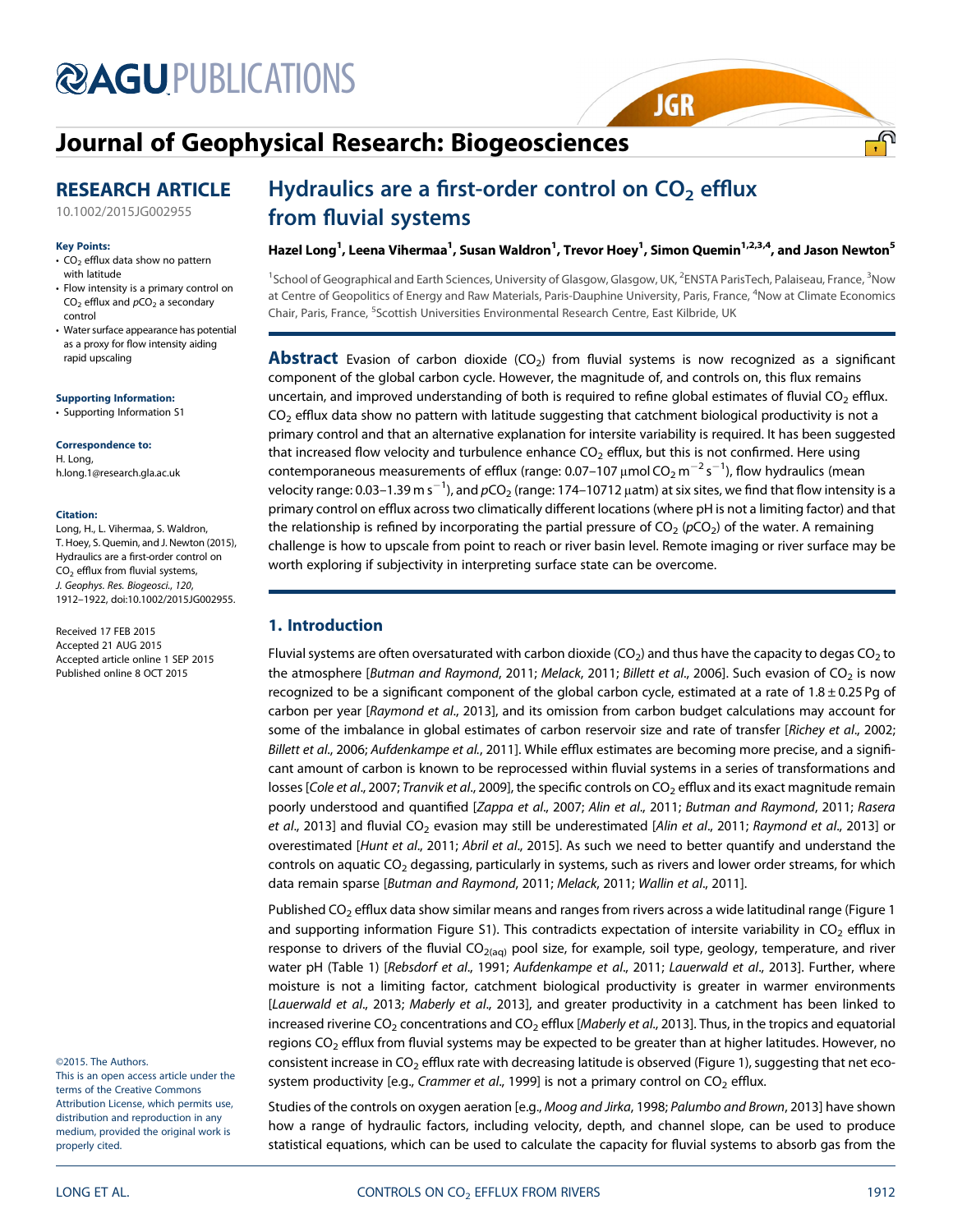

Figure 1. Global  $CO<sub>2</sub>$  flux rates, obtained by direct measurement from flowing water, displaying maximum, minimum, and mean  $CO<sub>2</sub>$  efflux values. Data sources and site references are in Table 1. Sites are ordered by latitude. Site locations shown in Figure S1.

atmosphere. While these studies provide understanding of gas fluxes, there is a range of forms of the predictive relationships and recognition that existing approaches are restricted by the range of flow depths and velocities for which gas transfer data are available and by the quality of the overall database [Palumbo and Brown, 2013]. In essence, gas transfer across the air-water interface occurs by molecular diffusion [Moog and Jirka, 1999], at a rate controlled by the concentration gradient. The rate of diffusion is also controlled by the thickness of the surface concentration boundary layer, i.e., the mean distance over which the gas concentration varies from the surface to nearly the bulk value [Moog and Jirka, 1999], and so thicker boundary layers reduce the rate of diffusion. Processes that disrupt the boundary layer therefore facilitate faster diffu-

sion and so greater gas efflux [Jonsson et al., 2008]. In the ocean and lakes, wind drag on the water surface creates surface waves [Liss and Merlivat, 1986; Wanninkhof, 1992; Bock et al., 1999; Hofmann et al., 2008] and so enhances diffusion and increases gas fluxes. Wind plays the same roles in rivers as in the ocean and lakes, but this effect is spatially and temporally restricted. In estuaries and large rivers, wind can be the dominant physical control on gas exchange, but upstream in smaller channels, such as mainly measured here, stream characteristics which control the hydraulic properties of the flow are more significant [Alin et al., 2011]. The interaction of downslope flow of water and channel roughness generates turbulence within the water column and energy dissipation in the form of surface waves when the flow reaches a critical state [Gordon et al., 2004] disrupting the surface boundary layer. It has been observed that high turbulent energy during high river flow enhances fluvial gas evasion [Hope et al., 2001; Billett et al., 2006; Billett and Moore, 2008; Butman and Raymond, 2011; Wallin et al., 2011; Raymond et al., 2013; Rasera et al., 2013], but the nature of this effect has not been confirmed by direct, contemporaneous measurements of flow state and  $CO<sub>2</sub>$  efflux.

Given the strong rationale for how hydraulic characteristics may influence the rates of riverine  $CO<sub>2</sub>$  effluxes, and the homogeneity observed in measured  $CO<sub>2</sub>$  efflux globally (Figure 1), we designed a research program to assess the importance of flow hydraulics on  $CO<sub>2</sub>$  efflux. As climate change is projected to change regional hydrology, including seasonality, [e.g., Gloor et al., 2013; Charlton and Arnell, 2014] understanding whether flow characteristics exert a physical control on efflux rate is required to measure the impact of climate change on CO<sub>2</sub> feedback processes.

Here at sites in two distinct climatic and hydrological regions, we assess whether flow intensity (a generic term which describes one or more of the measures of flow strength including mean flow velocity, bed shear stress, turbulent stress, and flow state) is a primary control on  $CO<sub>2</sub>$  efflux through simultaneous field measurements of  $CO<sub>2</sub>$  efflux, flow hydraulics, and other environmental descriptors. We explore an approach for supporting upscaling from point to provide catchment scale (or larger) flux estimates.

#### 2. Materials and Methods

Our field sites vary in location, size, and catchment characteristics, and sampling has been carried out over several years, thus capturing a range of seasons and flow conditions. Within each site, measurement locations were chosen to ensure that a range of flow intensities were included.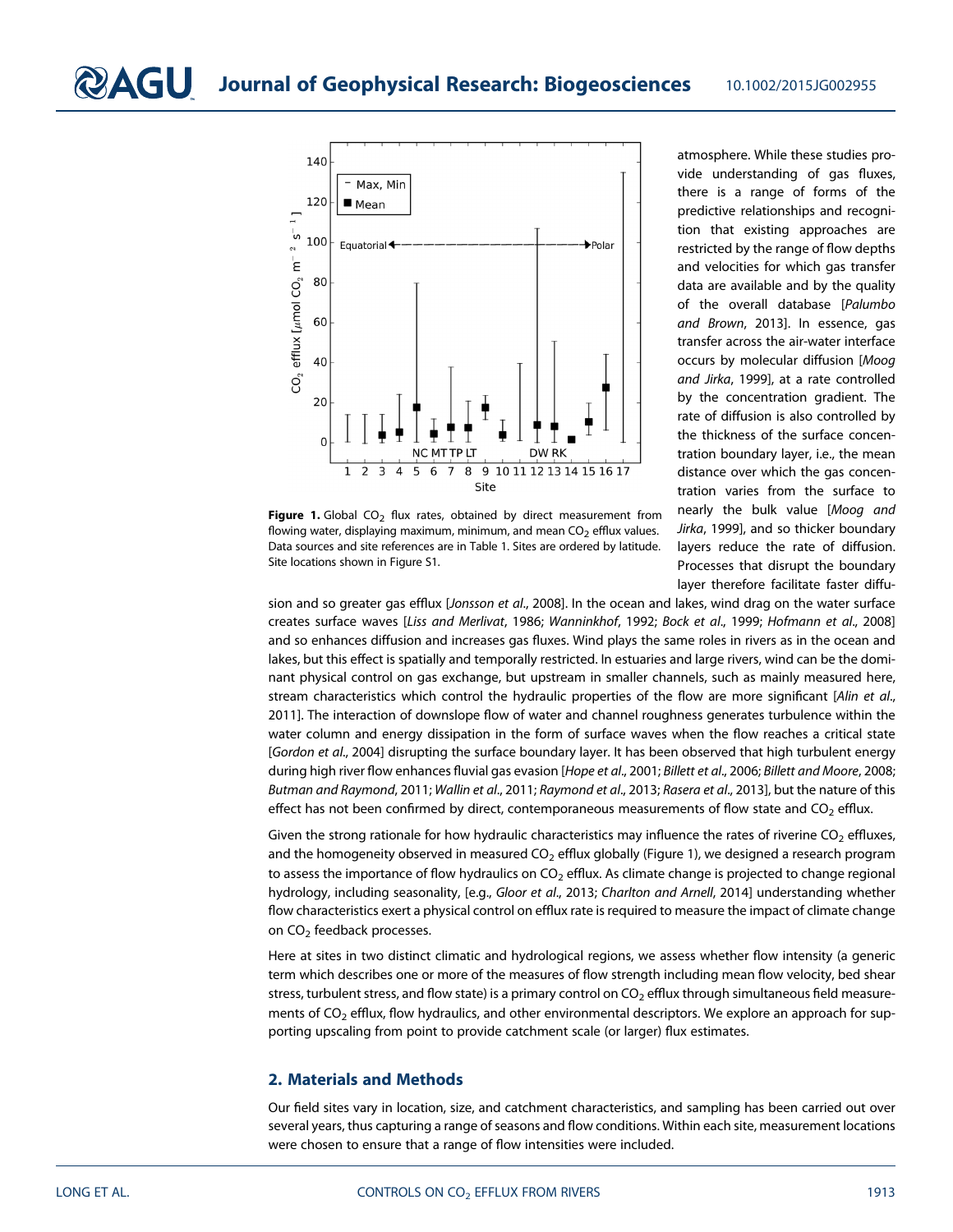bMixed: Granite bedrock, glacial drift, and organic soils.

|                         | Table 1. Global CO <sub>2</sub> Efflux Rates From Flowing Water <sup>a</sup> |          |                        |                    |                   |                         |                          |                                                                                                                                                                                                                                                                                                                                                                                                                                                                                                   |                           |
|-------------------------|------------------------------------------------------------------------------|----------|------------------------|--------------------|-------------------|-------------------------|--------------------------|---------------------------------------------------------------------------------------------------------------------------------------------------------------------------------------------------------------------------------------------------------------------------------------------------------------------------------------------------------------------------------------------------------------------------------------------------------------------------------------------------|---------------------------|
| Site Code               | Site                                                                         | Location | Catchment              | <b>Time Period</b> | Method            | Min.; Max. Efflux       | Mean; Median Efflux      | Mean (Min.; Max.) $pCO2$                                                                                                                                                                                                                                                                                                                                                                                                                                                                          | Source                    |
| ŠΜ                      | Drumtee Water                                                                | Scotland | Agriculture/peat       | 6/12 to 12/13      |                   | 0.07; 107               | 9.00; 2.59               | 1136 (174; 2678)                                                                                                                                                                                                                                                                                                                                                                                                                                                                                  | This study                |
| RK                      | River Kelvin                                                                 | Scotland | Urban                  | $6/12$ to $12/13$  | 잎                 | 0.16; 50.7              | 8.25; 4.68               | 1112 (301; 1956)                                                                                                                                                                                                                                                                                                                                                                                                                                                                                  | This study                |
| $\overline{\mathsf{M}}$ | Main Trail                                                                   | Amazon   | Rainforest             | 2/11 to 5/12       | 잎                 | 0.40; 12.0              | 4.54; 4.61               | 2451 (1256; 4205)                                                                                                                                                                                                                                                                                                                                                                                                                                                                                 | This study                |
| š                       | New Colpita                                                                  | Amazon   | Rainforest             | 2/11 to 5/12       |                   | 0.33; 79.7              | 17.8; 13.2               | 6163 (2399; 10712)                                                                                                                                                                                                                                                                                                                                                                                                                                                                                | This study                |
| $\Box$                  | La Torre                                                                     | Amazon   | Rainforest             | 2/11 to 5/12       |                   | 0.40; 20.9              | 7.64; 6.65               | 2277 (742; 4397)                                                                                                                                                                                                                                                                                                                                                                                                                                                                                  | This study                |
| $\mathsf{P}$            | Tambopata                                                                    | Amazon   | Rainforest/            | 2/11 to 5/12       |                   | 0.50; 37.8              | 7.87; 6.48               | 1577 (813; 2965)                                                                                                                                                                                                                                                                                                                                                                                                                                                                                  | This study                |
|                         |                                                                              |          | Agriculture/mining     |                    |                   |                         |                          |                                                                                                                                                                                                                                                                                                                                                                                                                                                                                                   |                           |
|                         | Amazon Basin                                                                 | Brazil   | Agroecosystems         | 7/06 to 5/07       | 잎                 | 0.41; 14.1 <sup>z</sup> | $\mathbf{I}$             |                                                                                                                                                                                                                                                                                                                                                                                                                                                                                                   | Rasera et al. [2008]      |
|                         | Amazon Basin                                                                 | Various  | Various                | 1/06 to 12/10      | FC <sub>C</sub> P | $-0.2; 14.2^z$          | $\overline{\phantom{a}}$ | $-(259; 7808)^{x}$                                                                                                                                                                                                                                                                                                                                                                                                                                                                                | Rasera et al. [2013]      |
|                         |                                                                              |          |                        |                    |                   |                         |                          |                                                                                                                                                                                                                                                                                                                                                                                                                                                                                                   | Alin et al. [2011]        |
| $\sim$                  | Amazon                                                                       | Various  | Various                | 6/04 to 1/07       | FC                | 0.04; 14.2              | $3.90 -$                 | 3317 (619; 12616)                                                                                                                                                                                                                                                                                                                                                                                                                                                                                 | Large Rivers <sup>x</sup> |
| 4                       | Mekong basins                                                                | Various  | Various                | 6/04 to 1/07       | 잎                 | 0.67; 24.3              | $5.45:-$                 | 3353 (141; 9569)                                                                                                                                                                                                                                                                                                                                                                                                                                                                                  | Small Rivers <sup>y</sup> |
| $\sigma$                | Amazon Basin                                                                 | Brazil   | Gneiss bedrock         | 1/07 to 1/08       | 닢                 | 11.7; 23.7 <sup>z</sup> | 17.7:                    | $-(649; 14976)$                                                                                                                                                                                                                                                                                                                                                                                                                                                                                   | Neu et al. [2011]         |
|                         |                                                                              |          | Oxisol soil            |                    |                   |                         |                          |                                                                                                                                                                                                                                                                                                                                                                                                                                                                                                   |                           |
|                         |                                                                              |          |                        |                    |                   |                         |                          |                                                                                                                                                                                                                                                                                                                                                                                                                                                                                                   | <b>Billett</b> and        |
|                         |                                                                              |          |                        |                    |                   |                         |                          |                                                                                                                                                                                                                                                                                                                                                                                                                                                                                                   | Moore [2008]              |
| $\overline{0}$          | Mer Bleue Peatland                                                           | Canada   | Peatland               | 4/05               | FC                | 0.82; 11.5              | $3.99 -$                 |                                                                                                                                                                                                                                                                                                                                                                                                                                                                                                   | Flowing water             |
|                         | Mer Bleue Peatland                                                           | Canada   | Peatland               | 4/05               | L C<br>L          | 0.20; 1.84              | $0.80 -$                 |                                                                                                                                                                                                                                                                                                                                                                                                                                                                                                   | Open water                |
|                         | Mer Bleue Peatland                                                           | Canada   | Peatland               | 4/05               |                   | 0.20; 11.5              | $2.39i -$                | $-(3850; 8630)$                                                                                                                                                                                                                                                                                                                                                                                                                                                                                   | All data                  |
| $\Xi$                   | <b>Black Burn</b>                                                            | Scotland | Peatland               | 1/05-8/05          | 잎                 | 1.7; 39.6               | $\overline{\phantom{a}}$ |                                                                                                                                                                                                                                                                                                                                                                                                                                                                                                   | Billett et al. [2006]     |
|                         |                                                                              |          |                        |                    |                   |                         |                          |                                                                                                                                                                                                                                                                                                                                                                                                                                                                                                   | Hope et al. [2001]        |
|                         | Brocky Burn                                                                  | Scotland | Mixed <sup>b</sup>     | 3/97 to 8/98       | CC, GT            | 0.25; 3.20              | $1.70:-$                 | $424(-,-)$                                                                                                                                                                                                                                                                                                                                                                                                                                                                                        | Lower reaches             |
| $\frac{4}{4}$ in        | Brocky Bum                                                                   | Scotland | Mixed                  | 3/97 to 8/98       | CC, GT            | 3.91;19.9               | $10.5; -$                | $1361 (-; -)$                                                                                                                                                                                                                                                                                                                                                                                                                                                                                     | Middle reaches            |
| $\frac{6}{2}$           | Brocky Bum                                                                   | Scotland | Mixed                  | 3/97 to 8/98       | CC, GT            | 6.33; 44.2              | $27.6; -$                | $2674$ (-; -)                                                                                                                                                                                                                                                                                                                                                                                                                                                                                     | Upper reaches             |
| $\overline{1}$          | Krycklan Catchment                                                           | Sweden   | Podzol soil and        | 06 to 07           | ۲C                | 0.16; 135               |                          | $-(713; 6253)$                                                                                                                                                                                                                                                                                                                                                                                                                                                                                    | Nallin et al. [2011]      |
|                         |                                                                              |          | glaciofluvial sediment |                    |                   |                         |                          |                                                                                                                                                                                                                                                                                                                                                                                                                                                                                                   |                           |
|                         |                                                                              |          |                        |                    |                   |                         |                          | $^2$ Efflux in $\mu$ mol CO <sub>2</sub> m $^{-2}$ s $^{-1}$ . pCO <sub>2</sub> in $\mu$ atm. Site codes correspond to Figure 1 and locations displayed in Figure S1. Method codes; FC = floating chamber, CP = water/atm pCO <sub>2</sub> difference and<br>gas transfer velocity, CC = CO <sub>2</sub> concentration of the water, GT = gas tracer. <sup>X</sup> Rivers > 100 m wide. <sup>X</sup> Rivers < 100 m wide. <sup>7</sup> Min. and max. efflux calculated using standard deviations. |                           |
|                         |                                                                              |          |                        |                    |                   |                         |                          |                                                                                                                                                                                                                                                                                                                                                                                                                                                                                                   |                           |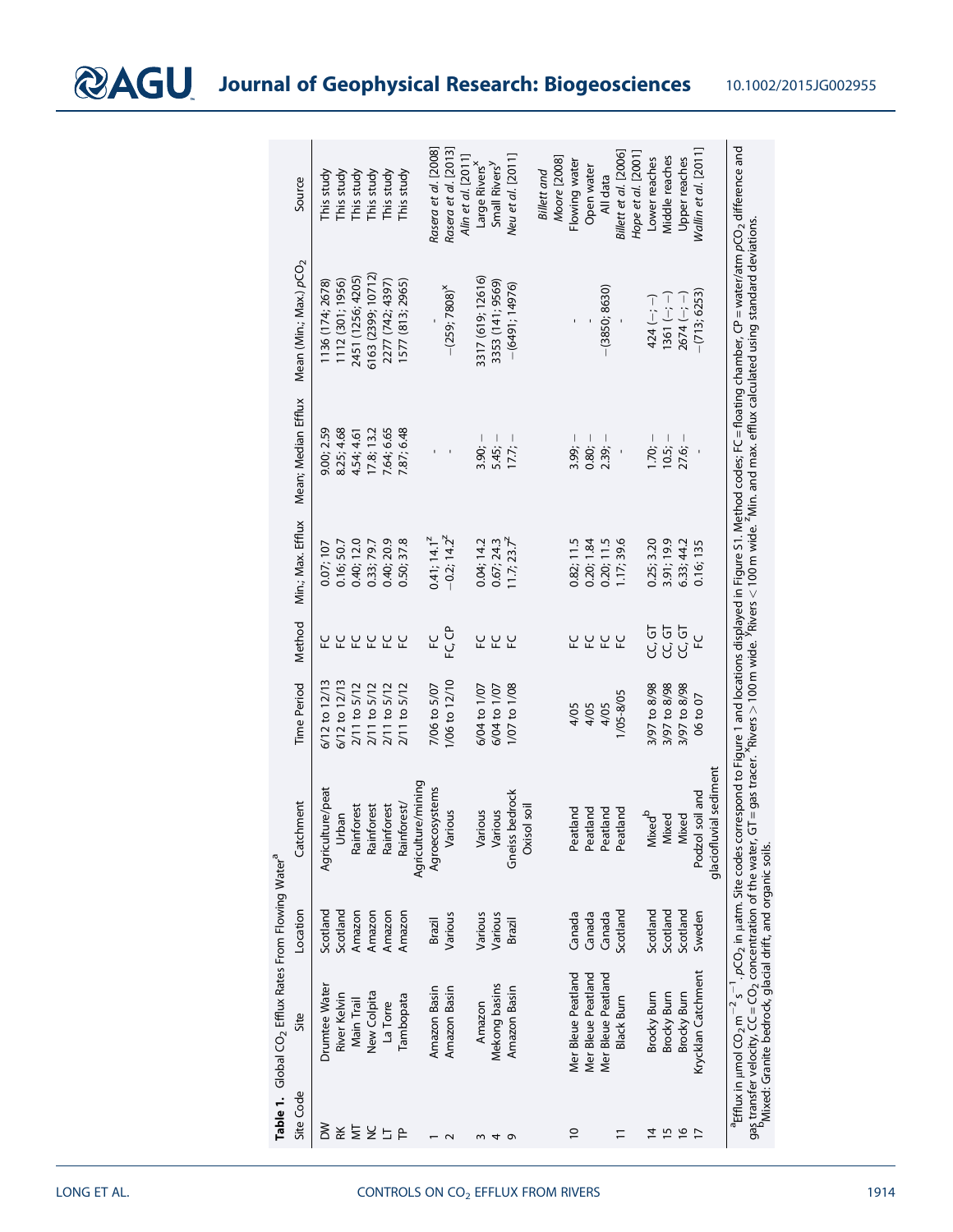#### 2.1. Field Study Sites

Measurements were made in two catchments in the UK and one in the Peruvian Amazon. The UK measurements were made in two rivers with different land uses and catchment sizes, the River Kelvin (RK) and Drumtee Water (DW). The Kelvin (sampling site 55°52′06″N, 4°17′16″W; 18 m above sea level (asl)) is a 335 km<sup>2</sup> semiurban (23%) catchment, containing agricultural land (70%) and some forestry (6%), with a maximum elevation within the catchment of 510 m. Measurements were made within a 30 m reach, 1.2 km upstream of the confluence with the River Clyde Estuary, where bankfull width is 15–20 m and bed sediment is large pebbles and patches of exposed bedrock. Drumtee Water (sampling site 55°41'16"N, 4°23'37"W; 197 m asl) is a headwater, 9.6 km<sup>2</sup>, , peat-dominated catchment where the land use is rough grazing and maximum elevation within the catchment is 260 m. Measurements were made in a 19 m reach, where the channel is 4–5 m wide. These two drainage systems were sampled between June 2012 and December 2013 (number of samples: RK 83 and DW 79).

In the Amazon, measurements were made in four fluvial systems draining tropical rainforest in the Tambopata National Reserve (12°50′00″N, 69°17′45″W; 200 m asl), Madre de Dios region, Peru (for site map see Vihermaa et al. [2014]). The sites ranged from small streams draining the local forest area to large rivers. Main Trail (MT) has a catchment of  $\sim$ 5 km<sup>2</sup> and was only active during the rainy season, being fed by surface runoff and throughflow. New Colpita (NC) is a perennial small stream draining 7 km<sup>2</sup>. In both cases, channels were 4–7 m wide at sampling locations, width varying with season and corresponding stage height. La Torre river (LT) drains an area of 2000 km $^2$ , and the channel is 40–80 m wide at the sampling point, which is located close to the confluence with Tambopata river (TP). TP has a 14,000 km<sup>2</sup> catchment extending to the foothills of the Andes, and the channel at the sampling point was ~200 m wide. TP catchment contains some small-scale agriculture and gold mining, but all four catchments are predominantly rainforest. The Amazonian sites were sampled between February 2011 and May 2012 with sampling campaigns including both wet and dry seasons and targeting the associated different water levels and flow conditions (number of samples: MT 42, NC 46, LT 37, and TP 26).

#### $2.2. CO<sub>2</sub>$  Efflux

In all cases  $CO_2$  efflux was quantified from measuring the rate of  $CO_2$  accumulation in a floating chamber of known volume (0.0029 m $^3$ ) [*Frankignoulle*, 1988] using a Licor (LI-840A) infrared CO<sub>2</sub>/H<sub>2</sub>O gas analyzer (for configuration see supporting information Figure S2).  $CO<sub>2</sub>$  accumulation was measured over 4 min and repeated three times. CO<sub>2</sub> flux was calculated using equation (1) [Frankignoulle, 1988; Rasera et al., 2008]:

$$
F_{\rm CO2} = \left(\frac{\delta \rm CO_2}{\delta t}\right) \left(\frac{V}{RTS}\right) \tag{1}
$$

where  $F_{\rm CO2}$  is the flux (µmol CO<sub>2</sub> m<sup>-2</sup> s<sup>-1</sup>),  $\delta$ CO<sub>2</sub>/ $\delta t$  is the slope of CO<sub>2</sub> accumulation in the chamber (µatm s<sup>-1</sup>), V is the chamber volume (m<sup>3</sup>), R is the gas constant (m<sup>3</sup>atm K<sup>-1</sup> mol<sup>-1</sup>), T is the air temperature (K), and S is the surface area of the chamber at the water surface (m<sup>2</sup>).

#### 2.3. Hydraulic Parameters

In the UK rivers, velocity was measured using a Valeport flowmeter with 50 mm diameter impeller, set to 60 second averaging, at 20% and 80% of the flow depth (for depth-averaged mean calculations) and a minimum of three other heights (to allow identification of outliers) within the semilogarithmic lower part of the flow profile. Mean velocity ( $\tilde{u}$  m s $^{-1}$ ) is an indicator of depth-averaged hydraulic conditions at the measurement point. Flow characteristics can be explored by considering the Froude (Fr) and Reynolds (Re) numbers. Fr is a depth-averaged dimensionless number that indicates the amount of surface water disturbance such as waves [Gordon et al., 2004; Allen, 1997] and so can act as a proxy for the interaction and degree of gas exchange between the water surface and the atmosphere. Reynolds number ( $Re$ ) indicates the degree of turbulence and hence mixing in the water column [Gordon et al., 2004] and is an indicator of the potential transfer of  $CO_2$ -enriched water from lower in the water column and hyporheic zone (e.g., benthic recharge) [Peter et al., 2014] to the water surface. Froude and Reynolds numbers are calculated as follows:

$$
a) \quad Fr = \frac{\overline{u}}{\sqrt{gH}} \tag{2a}
$$

$$
b) \quad Re = \frac{\overline{u}H}{v} \tag{2b}
$$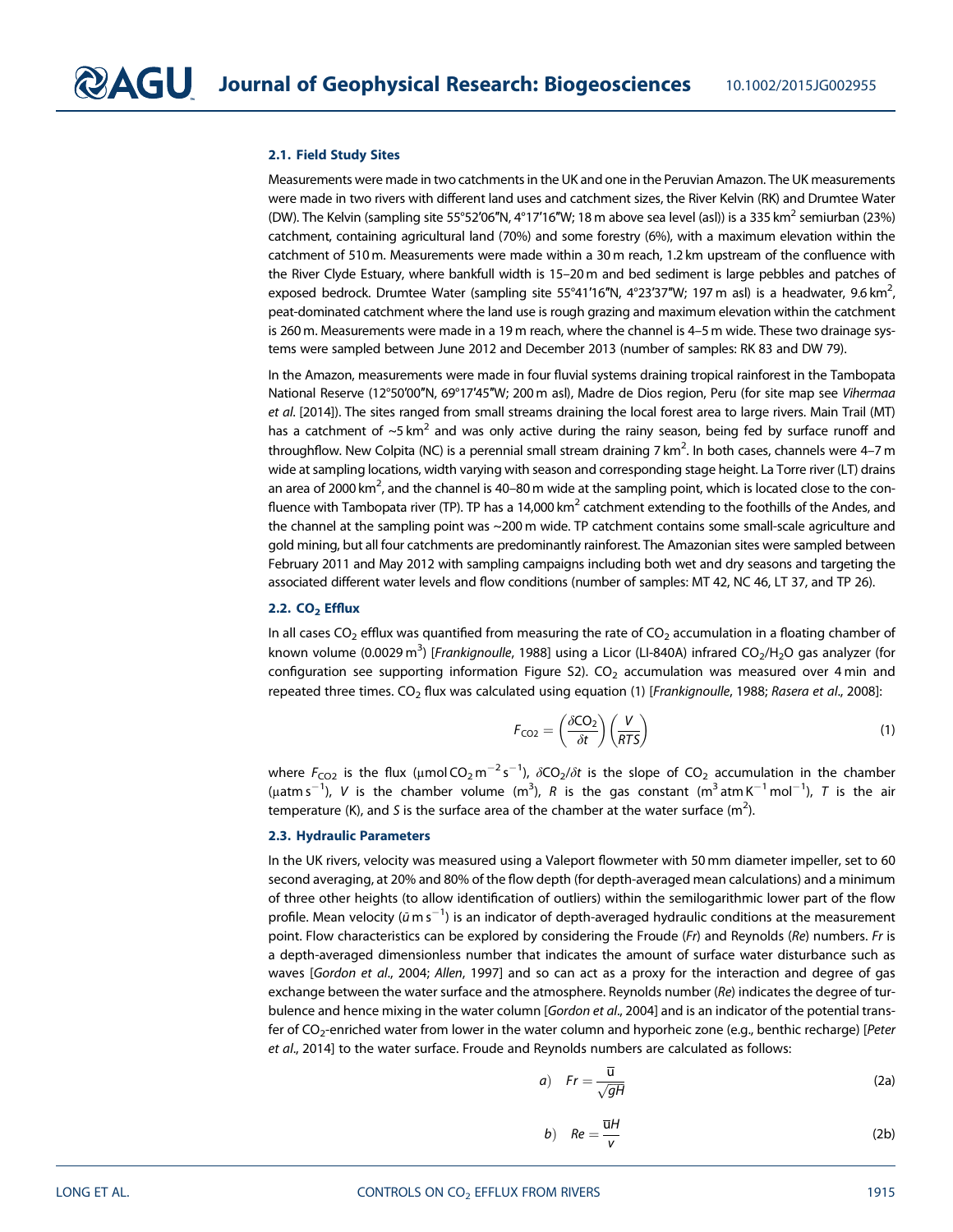where  $g$  is the acceleration due to gravity (m s $^{-2}$ ), H is the water depth (m), and  $\nu$  is the kinematic viscosity  $(m^{-2} s^{-1})$ . Additionally at the UK sites, a qualitative visual assessment of the water surface state was undertaken; i.e., the degree of surface disturbances was estimated at the time of the  $CO<sub>2</sub>$  efflux measurement: "smooth" (a flat water surface), "medium" (ripples/waves with no white water) or "rough" (ripples and waves with white water) (for examples of these states see supporting information Figure S9). Wind speed was not measured, although the visual classification of water surface state incorporates the effect of wind at the water surface.

In the Amazonian streams, near-surface flow velocity is the mean of three replicates taken directly below the chamber position using a Geopacks hand-held flowmeter. Information to calculate Re and Fr was not available from the Amazon sites. As  $\bar{u}$  is highly correlated with Fr and Re, by definition,  $\bar{u}$  is used alone to indicate flow intensity for the Amazonian sites.

#### 2.4. Water Chemistry Parameters

Water chemistry was analyzed at the time of chamber deployment to allow calculation of  $pCO<sub>2</sub>$  and exploration to find explanatory variables for  $CO<sub>2</sub>$  flux models. At Drumtee Water, pH was logged continuously (at 30 min resolution) with an In-Situ Inc. MP TROLL 9000 water chemistry sonde. The Troll 9000 was calibrated approximately every 4 to 6 weeks using two point calibrations from freshly prepared pH 4 and pH7 buffer solutions, and ensuring the manufacturers specified acceptable values for slope and intercept were reached. Measuring pH in situ eliminated the possibility of a delay enabling microbial action that leads to an altered sample pH [Abril et al., 2015] and avoided compromising sample integrity through laboratory processes (which can alter sample pH through artificial degassing) [Herczeg and Hesslein, 1984; Abril et al., 2015]; measuring pH continuously met the manufacturers pH probe minimum equilibration time specification of 20 min. For the River Kelvin our directly measured pH data were unreliable due to equipment malfunction and so pH was calculated from a linear relationship ( $n = 10$ ;  $R^2 = 0.72$ ) between discharge and pH fitted to data collected at a monitoring station 9 km upstream of the  $CO<sub>2</sub>$  measuring site (data provided by the Scottish Environmental Protection Agency, 2015). There are no significant tributaries entering between these sampling points, and similarity in water chemistry has been verified in a separate spatial sampling experiment (for details see supporting information Figure S3). At both RK and DW air and water temperature were measured using a Lilipop®, Traceable®, handheld thermometer.

For MT and NC, pH, conductivity and temperature were logged at 15 min resolution by an In-Situ Inc. MP TROLL 9500 data logger. For LT and TP, spot measurements of pH, conductivity, and temperature were made using a TROLL 9500 data logger at the time of  $CO<sub>2</sub>$  flux measurement. The TROLL was deployed for  $>$ 20 min to ensure equilibration with stream water, and a maintenance regime similar to that described earlier was used.

At all sites, within 15 min of the flux measurement, water samples were collected for determining dissolved inorganic carbon concentration ([DIC]) using a headspace method [Waldron et al., 2014] and analysis on a Thermo-Fisher-Scientific Gas Bench/Delta V Plus. Partial pressure of  $CO<sub>2</sub>$  (pCO<sub>2</sub>) was calculated from the [DIC] using pH and temperature [Rebsdorf et al., 1991; Stumm and Morgan, 1996]. Where pH was measured using a Troll 9000 or 9500 (DW, NC, MT, LT, and TP), uncertainty in pH is ±0.1 pH unit according to the manufacturers specifications and 1.3% for RK indicated by the percent residuals (Figure S3). Uncertainty in [DIC] is 0.027 nM [Waldron et al., 2014].

#### 2.5. Data Analysis

Data analysis was carried out using R statistical package version 3.1.0 [R Development Core Team, 2008]. Most of the measured variables were lognormally distributed (Figure 3) and were log-transformed prior to modeling. As multiple measurements were made at each site, the data show some clustering. Thus, to avoid pseudoreplication in the analysis, a linear mixed effect model was fitted to the data [Pinheiro et al., 2014]. Initially, a null model with no explanatory variables was fitted to the data to investigate the influence of different levels of data structure. This showed that 2% of the variance was between regions (Amazon; UK), 12% between sites within a region, and 86% within the sites. The low between site and between region variances suggest that there was no significant systematic regional difference in efflux rate. The 86% of variance within the individual sites indicates that the differences in site characteristics (e.g., stream order) were less important than sample-to-sample variability due to variation in flow intensity and water chemistry. Further,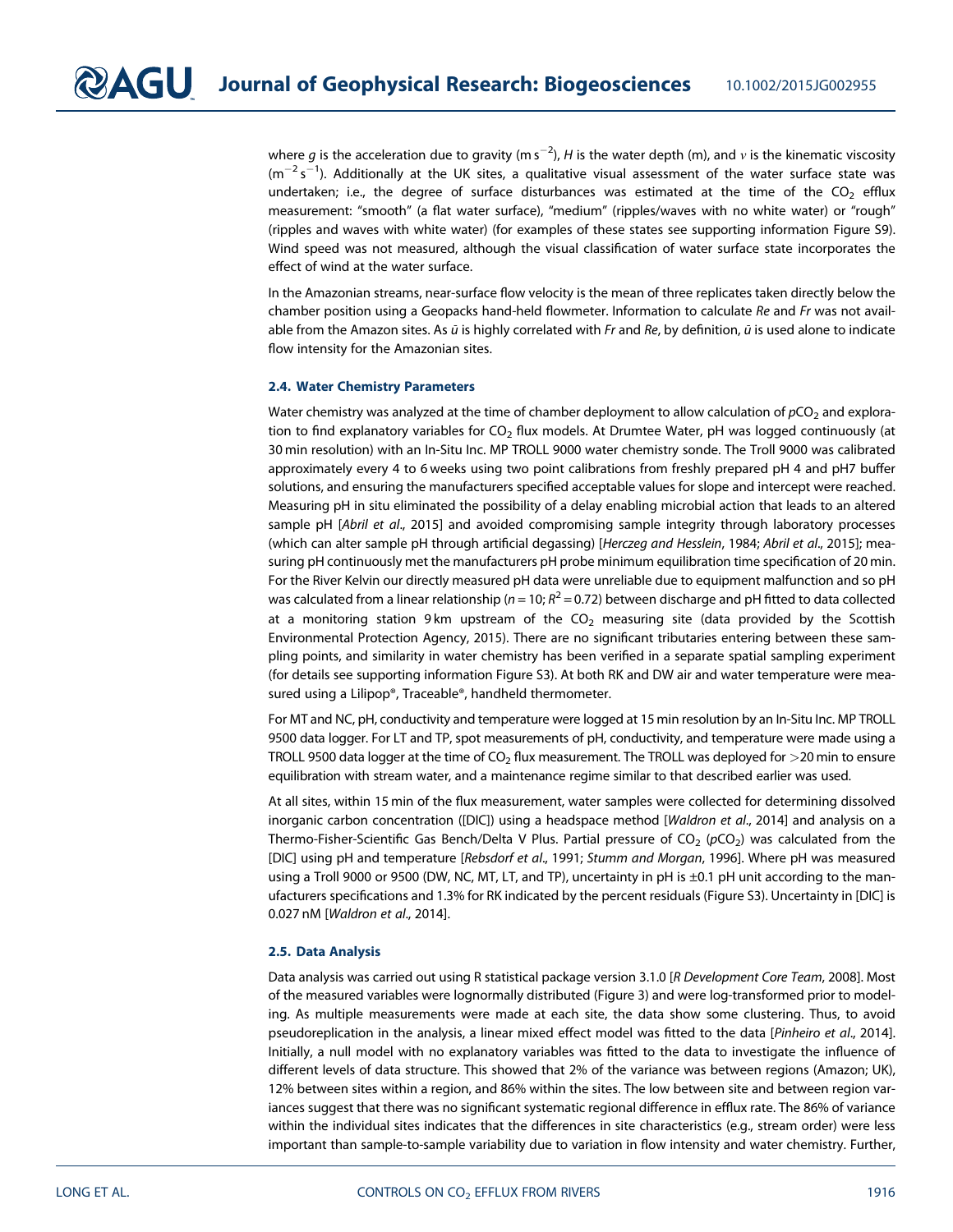

**Figure 2.** CO<sub>2</sub> fluxes related to hydraulic properties for DW and RK sites. CO<sub>2</sub> efflux plotted against: (a) mean flow velocity (ū), (b) Froude number (Fr), and (c) Reynolds number (Re). All show strong positive, logarithmic relationships with  $CO<sub>2</sub>$  efflux, with efflux rates being slightly higher and the curves slightly steeper at DW. "C" represents DW and RK combined data. All relationships were significant at  $P < 0.001$ .  $R^2$  values (in square brackets) indicate that the relationship between  $\bar{u}$  and CO<sub>2</sub> efflux is strongest.

analysis of the variance structure indicated that "site" was sufficient as a grouping factor in further analyses as regional variance was so low.

#### 3. Results

 $CO<sub>2</sub>$  efflux rates ranged between 0.07 and 107  $\mu$ mol CO $_2$  m $^{-2}$  s $^{-1}$  overall, with all six sites having similar  $CO<sub>2</sub>$  efflux ranges. Five sites had very similar mean  $CO<sub>2</sub>$  effluxes (range 4.54 to 9.00  $\mu$ mol CO $_2$  m $^{-2}$  s $^{-1}$ ); however, the mean at NC was 17.8  $\mu$ mol CO<sub>2</sub> m<sup>-2</sup> s<sup>-1</sup> , two to four times that of the other sites. Ranges and means of  $CO<sub>2</sub>$  efflux rates at all sites lie within the range of previously reported values (Figure 1 and Table 1).

Using pooled data from DW and RK, significant positive logarithmic correlations are found between  $CO<sub>2</sub>$  efflux and each of the hydraulic parameters, ū, Fr, and Re (Figure 2). Data from RK and DW overlap indicating similar controls on efflux at both sites, although with some differences in the gradients and significance levels of the relationships (Figure 2). At all six sites there was a significant positive correlation between  $CO<sub>2</sub>$  efflux and  $\bar{u}$  (Figure 3), although the overall relationship shows fanning at the upper end. The similarity of relationships involving  $\bar{u}$ , Fr, and Re with efflux occurs by definition, but turbulence and flow state are responsible for gas transfer within the water column and at the water-atmosphere boundary, respectively. Mean velocity empirically records these processes but is less likely to be applicable across scales than the dimensionless Fr and Re parameters. However,  $\bar{u}$  has the highest correlation with  $CO<sub>2</sub>$  efflux at the UK sites and is the only measure of

flow intensity available for the Amazon data, so we use mean velocity below acknowledging that this is an empirical proxy for turbulence and water surface conditions. For generality, we use the term flow intensity to encompass the combined effects of velocity, turbulence, and water surface conditions on gas transfer and exchange.

 $CO<sub>2</sub>$  partial pressure of the water ( $pCO<sub>2</sub>$ ) varied between sites, and all were within previously reported ranges [Raymond et al., 2013, and references therein] (Table 1). NC had by far the highest  $pCO<sub>2</sub>$  of all the studied sites (mean 6163 μatm, maximum 10,712 μatm) with mean  $pCO<sub>2</sub>$  being 2.5–5.5 times the magnitude of that of the other sites. RK had the lowest mean and maximum  $pCO<sub>2</sub>$  (mean 1112  $\mu$ atm, maximum 1956  $\mu$ atm) with the maximum  $pCO<sub>2</sub>$  being lower than the minimum  $pCO<sub>2</sub>$  at NC (2399 µatm). We propagated the pH and DIC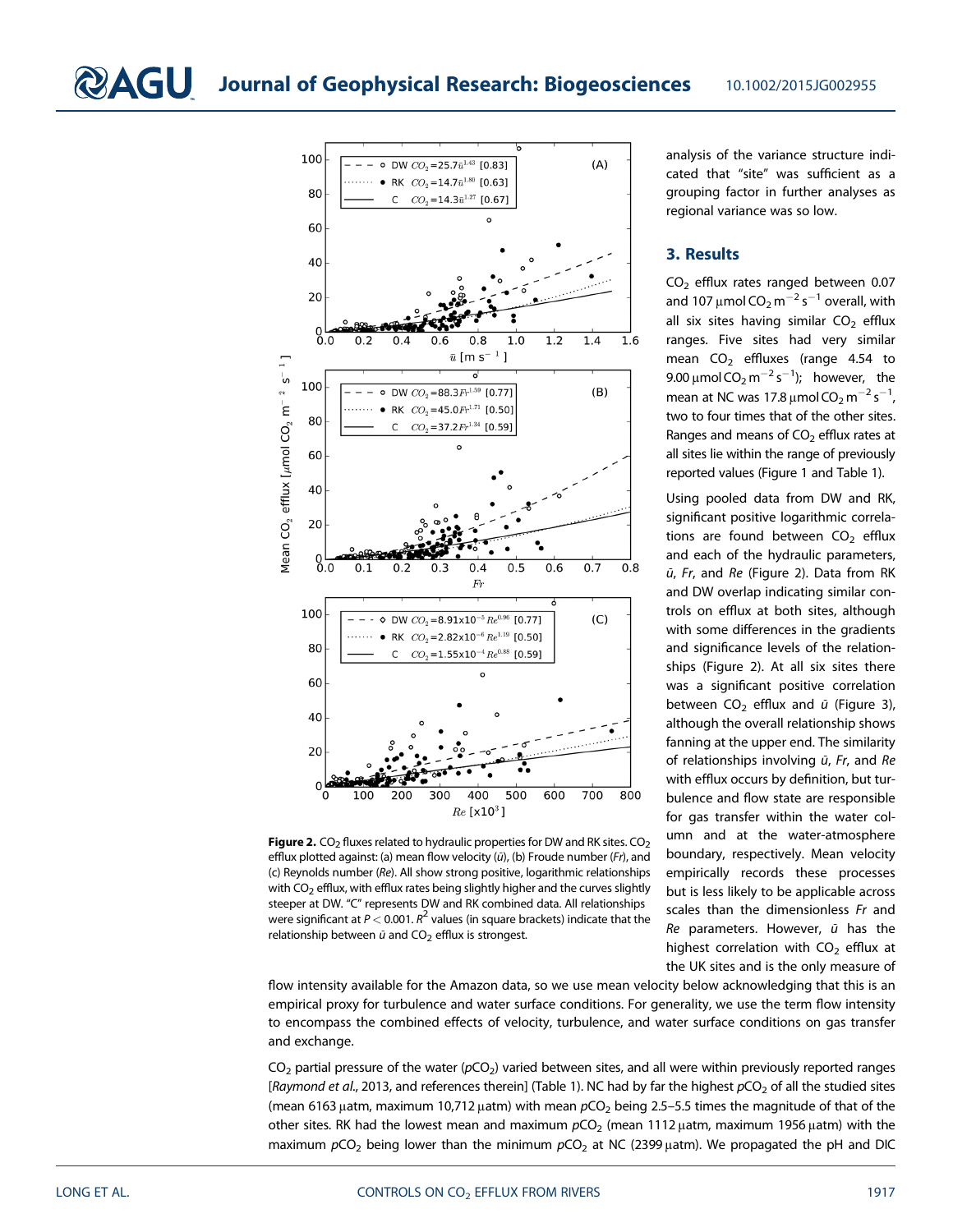

**Figure 3.** CO<sub>2</sub> efflux and mean flow velocity data from all UK and Amazonian sites. All sites follow the same trend whereby  $CO<sub>2</sub>$  efflux increases with flow velocity, apart from one of the Amazonian small streams (NC) where a given velocity resulted in a higher efflux rate. Both the response variable (efflux) and the explanatory variable (flow velocity) show skewed distributions and were therefore log-transformed before fitting statistical models to the data.

uncertainties to calculate the uncertainty in  $pCO<sub>2</sub>$ ; this ranges from 14.4 to 32.8% of the  $pCO<sub>2</sub>$  value, and the intersite differences still exist; for example, NC is significantly different to the other sites ( $P = < 0.001$ ; for detail see supporting information Table S1 and Figure S4).

The relationship between  $CO<sub>2</sub>$  efflux and  $\bar{u}$  at the Amazonian sites was the same as the UK sites (Figure 3), except for at NC which has a higher rate of  $CO<sub>2</sub>$  efflux for a given velocity. When the influence of  $pCO<sub>2</sub>$  was included, by plotting efflux against the product of flow velocity and  $pCO<sub>2</sub>$ , data from NC and all other sites collapse onto a linear log-log relationship (Figure 4). Assumptions that all error is contained in either the product of flow velocity and  $pCO<sub>2</sub>$ , or flux provide constraints on the range in this relationship (Figure 4).

A multiple regression model, with logtransformed flow velocity and  $pCO<sub>2</sub>$ 

as explanatory variables, describes the data from all six sites (equation (3)). The residuals were randomly distributed (see supporting information Figure S5):

$$
log(F_{CO2}) = -2.88 + 1.06 * log(\bar{u}) + 0.77 * log(pCO_2).
$$
 (3)

The fit had an adjusted  $R^2$  value of 0.66 (see supporting information Figure S6), and the overall P value was highly significant (<0.001). An alternative approach fitting a model with flow:  $pCO<sub>2</sub>$  interaction was also tested, but the interaction term was not significant.

To account for intersite variation, a linear mixed effect model was fitted [Pinheiro and Bates, 2000], which yielded the following predictive equation based on the fixed effects:

$$
log(F_{CO2}) = 1.43 + 1.20 * log(\bar{u}) + 0.22 * log(pCO_2).
$$
 (4)

Site-specific random effect terms on the intercept ranged from  $-0.87$  to  $+1.12$  (see Figure S6). In this case the flow: $pCO_2$  interaction term was autocorrelated with  $pCO_2$  and could not be included in the model simultaneously. The site-specific terms reflect the magnitude of  $CO<sub>2</sub>$  efflux and thus are related to site-specific controls over the availability of CO<sub>2</sub>. Four sites have effect terms that are close to zero (-0.14 to 0.01); RK has a significantly lower intercept  $(-0.87)$  and NC a significantly higher value (1.12).

The two models, equations (3) and (4), have different intercepts due to the separate site-specific component in the mixed effects model. The flow velocity coefficients (1.06 and 1.20) are similar between the models but  $pCO<sub>2</sub>$  has a lower coefficient in the mixed effects model (0.77 versus 0.22). This implies that some of the differences in  $pCO<sub>2</sub>$  values between sites (Kruskal-Wallis rank sum test, P value «0.001) are attributed to sitespecific effects, whereas the velocity differences are systematic across all sites.

Direct measurement of hydraulic properties is not always possible, so for the UK sites, the qualitative description of water surface state was used to assess the potential for rapid upscaling. Adding water surface state to the logarithmic relationships between efflux and hydraulic variables, the data separate according to the visual characterization (Figure 5). There is little separation between the medium and rough data sets, implying that moderate disturbance of the water surface disrupts the surface boundary layer.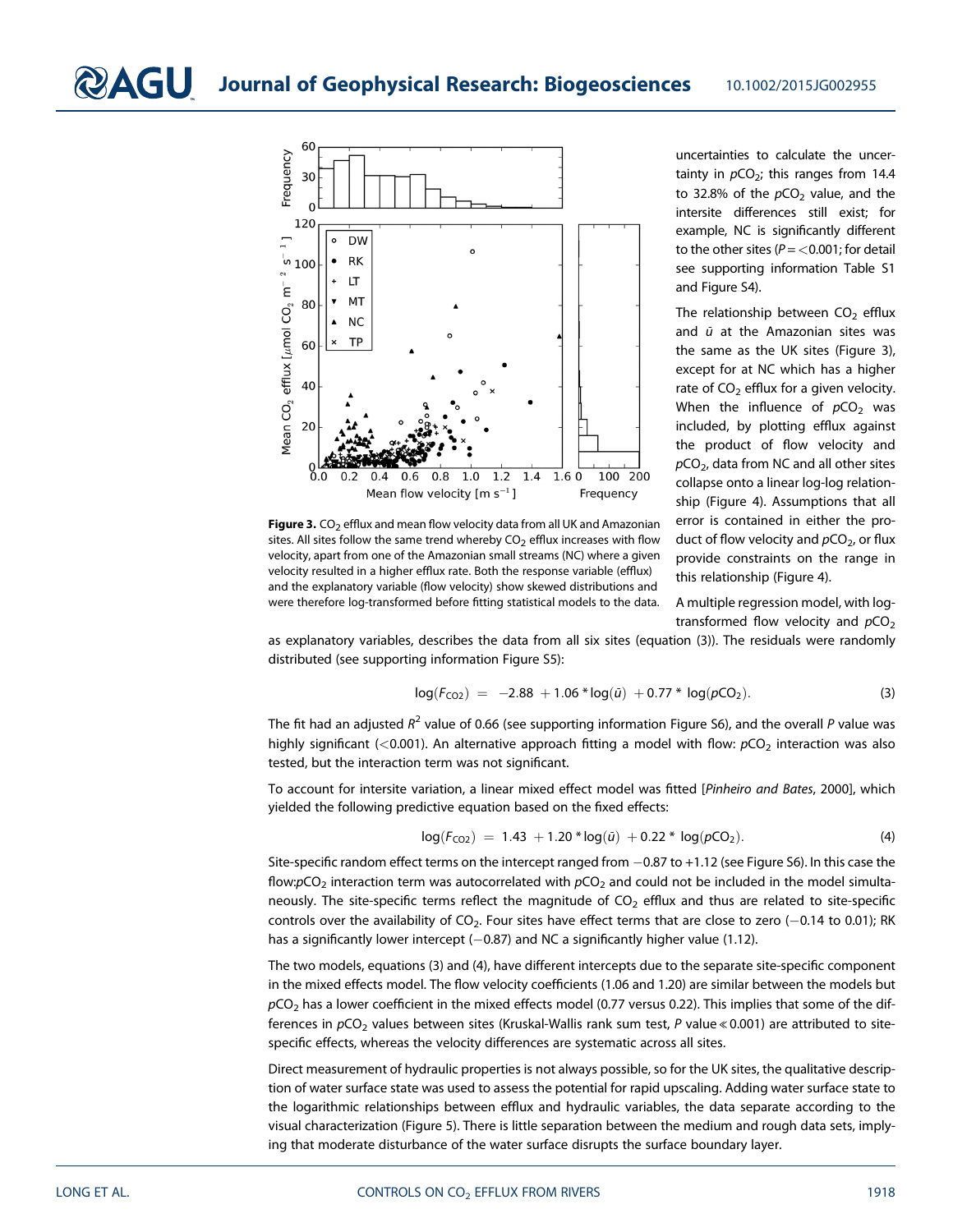

Figure 4. Data from UK (RK and DW) and Amazonian sites (MT, NC, LT, and TP) demonstrating a log-log relationship between  $CO<sub>2</sub>$  efflux and the product of flow velocity and  $pCO_2$ . By including the influence of  $pCO_2$ , NC falls in line with the rest of the study sites. The log-transformation produces variables that are approximately normally distributed as shown by the histograms. Symbol size is scaled by  $pCO<sub>2</sub>$ , and site coded by color. The dashed and dotted lines are log-log regressions assuming that all error is contained in flux and the "mean flow velocity\* $pCO_2$ " product, respectively. The solid line is the bisector of these relationships and is an approximation to the functional relationship between the dependent and independent variables where both have equal proportional error.

## 4. Discussion

Measurements of the ranges and mean values of  $CO<sub>2</sub>$  efflux from rivers in contrasting climatic zones, UK (temperate) and Amazonian (tropical), show no significant differences, and all data fall within previously reported ranges that show no consistent pattern with latitude (Figure 1 and Table 1). We interpret these results as showing that ecosystem level productivity is not the primary control on  $CO<sub>2</sub>$  efflux and an alternative explanation for intersite variability in  $CO<sub>2</sub>$  efflux is required.

pH can limit  $CO<sub>2</sub>$  efflux through its influence on speciation of the DIC pool [Hoffmann and Schellnhuber, 2010]. At high pH, a greater proportion of the DIC pool is in the form of carbonate and bicarbonate ions, which only exist in aqueous form, and so are not available for degassing. Thus, it is possible that at higher pH the  $CO<sub>2</sub>$  pool size may be smaller; however, the size of the  $CO<sub>2</sub>$  pool is also dependent on the total DIC concentration, as it is a proportion of this. Here at the time of sampling,

the pH of all fluvial systems was rarely above pH 7; thus, in all cases, under these relatively low pH conditions,  $CO<sub>2</sub>$  was available for degassing.



Figure 5. Separation of data by visually determined flow state in the relationships between  $CO<sub>2</sub>$  efflux and mean velocity, Froude number, and Reynolds number.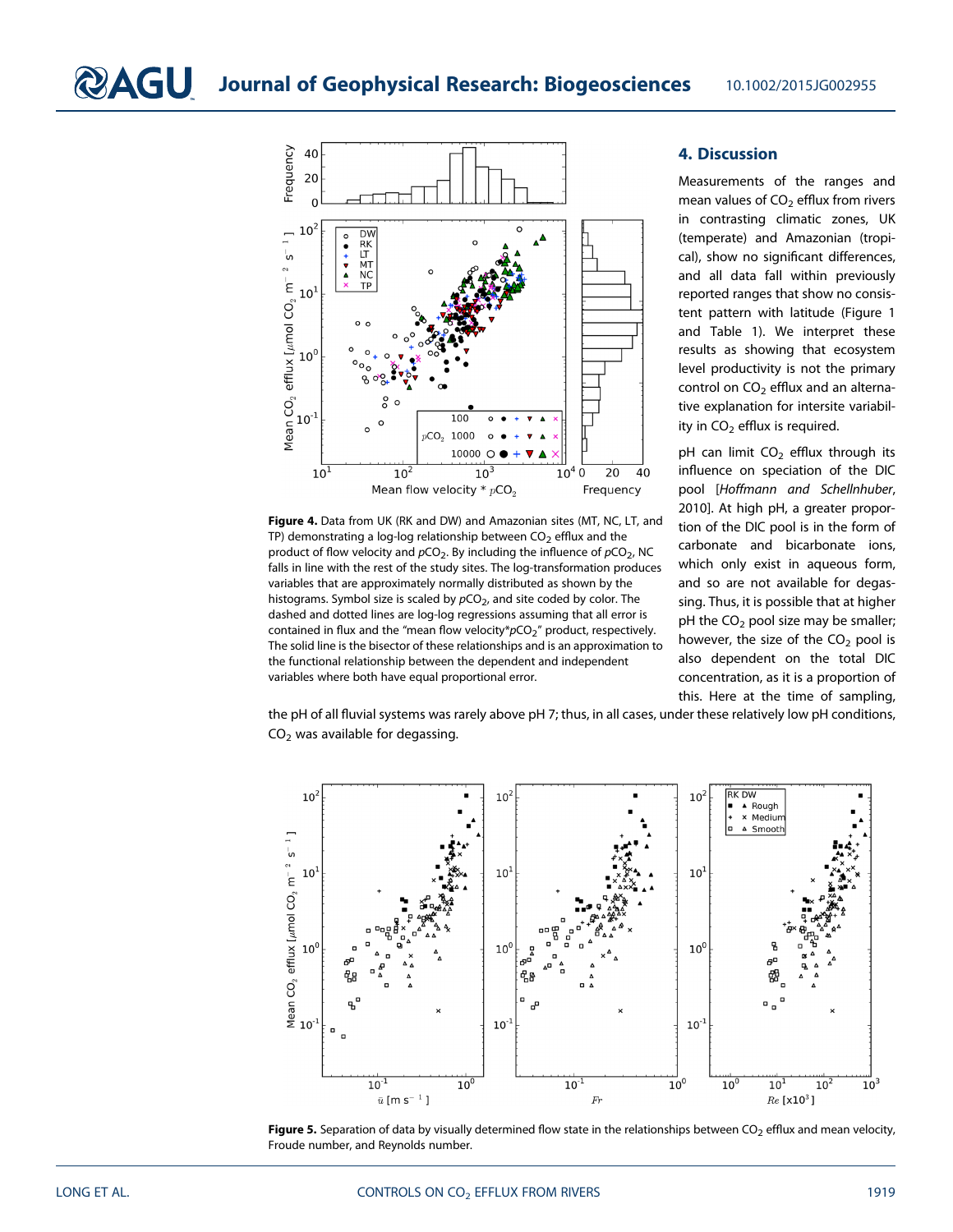Within-site variability is greater than that observed between sites and is consistently related to flow hydraulics (Figures 3 and 4). Hydraulic controls over  $CO<sub>2</sub>$  efflux have been suggested previously [Raymond et al., 2012; Wallin et al., 2011], but published studies estimated this from stream slope and estimates of gas transfer velocity (k) rather than direct measurements of both flux and hydraulic variables as have been made here. When pooled  $CO<sub>2</sub>$  efflux data from all six sampling sites were plotted against  $\ddot{u}$ , an increase in  $CO<sub>2</sub>$  efflux occurs as flow intensity increases regardless of climatic zone (Figure 3).  $CO<sub>2</sub>$  efflux should be enhanced by flow intensity because convection and turbulent mixing associated with eddies greatly enhance gas transfer across the air-water interface [Moog and Jirka, 1999; Eugster et al., 2003] by repeatedly renewing the surface boundary layer with  $CO_{2(aq)}$ , maintaining a steep CO<sub>2</sub> concentration gradient between the water and the atmosphere [Eugster et al., 2003]. It is unclear what scale of eddies are the most important to gas transfer across an air-water interface [Moog and Jirka, 1999]. However, it is thought to be a combination of large- and small-scale eddies, with the higherfrequency small-scale eddies embedded within larger eddies, carried to the surface where they renew the surface zone [Moog and Jirka, 1999], transferring  $CO<sub>2</sub>$  where available from the bed.

Of all of the sites, NC is distinctive having higher minimum, maximum and mean  $CO<sub>2</sub>$  efflux than the other five sites for a given flow velocity (Figure 3 and Table 1). At all six sites, mean pCO<sub>2</sub> levels showed oversaturation with respect to atmospheric  $CO<sub>2</sub>$  concentration, but NC had much higher  $pCO<sub>2</sub>$  levels and greater oversaturation than all the other sites (Table 1). Although data are not abundant, elevated  $pCO<sub>2</sub>$  has been previously reported to enhance CO<sub>2</sub> evasion [Billett and Moore, 2008]. Elevated  $pCO<sub>2</sub>$  can cause enhanced  $CO<sub>2</sub>$  efflux due to a greater availability of  $CO<sub>2</sub>$  for degassing and a steeper water-atmosphere  $CO<sub>2</sub>$  concentration gradient [Billett et al., 2006]. Thus, it seems likely that at NC, the higher concentration of  $CO<sub>2</sub>$  in the water resulted in greater CO<sub>2</sub> efflux at a given velocity. When  $pCO<sub>2</sub>$  was included in the model for efflux, NC data aligned with the other sites (Figure 4 and supporting information Figure S7). That it was only necessary to include  $pCO<sub>2</sub>$  to align one site suggests flow intensity is the primary control on CO<sub>2</sub> efflux and  $pCO<sub>2</sub>$  the secondary. Our knowledge of hydrological pathways in the catchments supports this analysis, as NC is the only site with a dominant groundwater contribution to its flow. Fanning at the upper end of the relationship between CO<sub>2</sub> efflux and  $\bar{u}$  (Figure 3) indicates that factors that were not considered in this study may contribute to variation in CO<sub>2</sub> efflux, for example, the interaction of stream water with the river bed [e.g., Peter et al., 2014]), dissolved organic carbon concentration (as a contributor through respiration or UV oxidation to  $CO<sub>2</sub>$ [Cole et al., 2007]), or seasonality (controlling allochthonous inputs and as a proxy for temperature, autochthonous and secondary production [e.g., Billett and Moore, 2008; Dawson et al., 2009]).

These data suggest that for the range of  $pCO_2$  values at the six sites,  $CO_2$  efflux can be considered to be hydraulically limited, analogous to transport-limited solute transport in rivers; i.e., the flux of  $CO<sub>2</sub>$  to the atmosphere is primarily determined by turbulence and water surface disturbance which, respectively, supply  $CO<sub>2</sub>$  to the water surface and facilitate its transfer to the atmosphere. Figure 2 shows significant single-site relationships between efflux and flow parameters, with  $R^2$  values 0.5–0.83. Combining data from sites introduces variation in  $pCO<sub>2</sub>$  and potentially other processes such as wind disturbing the water surface which is of more significance in larger rivers. However, introducing  $pCO<sub>2</sub>$  either as a secondary variable (equation (3)) or in a linear mixed effect model (equation (4); Figure 4) provides improved statistical significance. Where the supply of  $CO<sub>2</sub>$  is limited, for example, in high pH streams, we hypothesize that the relative significance of hydraulic conditions will be reduced and that additional biogeochemical parameters may need to be introduced to these explanatory models.

As yet there is no simple sensor technology to directly measure  $CO<sub>2</sub>$  efflux from a stream or river surface and to enable spatial and temporal upscaling, so we need to explore proxy approaches. When considering the water surface state in the relationship between  $CO<sub>2</sub>$  efflux and log  $\ddot{u}$ , log Fr and log Re, the data separate according to the visual characterization of the water surface (Figure 5). The relationship between water surface state and Froude number is well known [Gordon et al., 2004]: water surfaces classified as "smooth" separate by Froude number from those classified as medium and rough (supporting information Figure S8) and by definition, Fr is correlated with other measures of flow intensity. With the collection of suitable calibration data sets, visual classification data could provide estimates of Froude number. Water surface state can be measured from aerial imagery [Cox and Munk, 1954; Preisendorfer and Mobley, 1986; Gordon, 2005] and so if this visual classification method can be refined, there may be potential for using remote sensing techniques to include more accurate estimates of  $CO<sub>2</sub>$  evasion from low-order and/or inaccessible streams in catchment scale or global estimates of riverine  $CO<sub>2</sub>$ .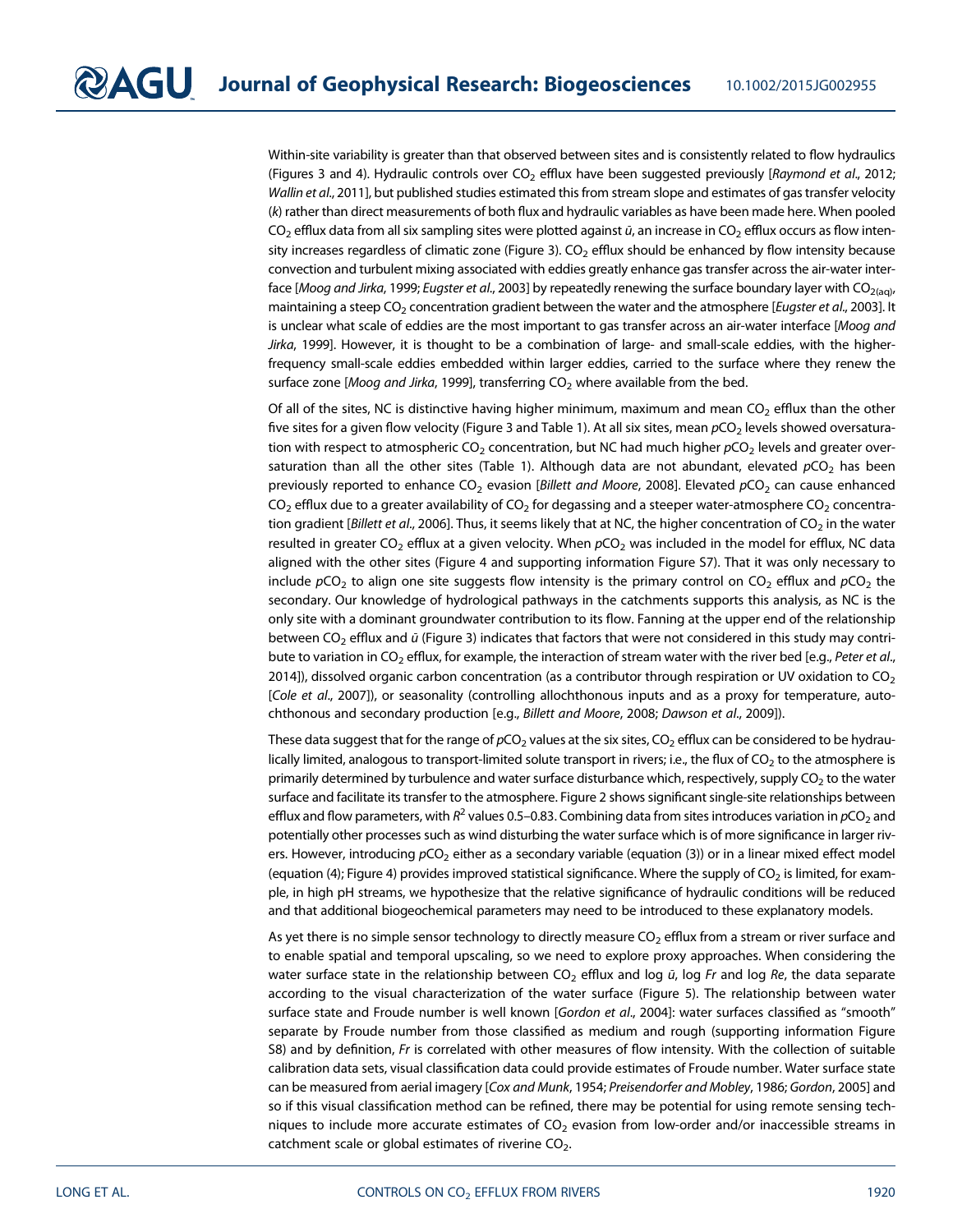#### 5. Conclusion

Direct measurements of flow intensity with  $CO<sub>2</sub>$  efflux rates at six sites in two contrasting climatic regions show that flow intensity is a primary control on  $CO<sub>2</sub>$  efflux rates. Here  $\bar{u}$  has the highest correlation with  $CO<sub>2</sub>$  efflux but is less likely to be applicable across scales than Fr and Re, so instead we use the term flow intensity to encompass multiple measures of flow stress. The relationship between flow intensity and  $CO<sub>2</sub>$  efflux is refined when  $pCO<sub>2</sub>$  is included in the model, correcting for intersite variability. The highest  $CO<sub>2</sub>$  effluxes were measured when both flow velocity and  $pCO<sub>2</sub>$  were high. However, the highest effluxes occur over a range of velocities, suggesting that additional controls, for example, diurnal or seasonal responses or the impact of hydrological events [e.g., Peter et al., 2014] also influence  $CO<sub>2</sub>$  efflux rates. It may be possible to refine the model by quantifying these and incorporating such controls empirically into the model.

Having confirmed the significance of hydraulic controls over  $CO<sub>2</sub>$  efflux, there is potential for improving both the coverage and accuracy of  $CO<sub>2</sub>$  efflux estimates from surface waters, overcoming limitations in understanding that support upscaling. We note that our model describes less well CO<sub>2</sub> efflux rates at the highest flows and so further data are required in high flow conditions to refine the model. Additionally, we lack knowledge of  $CO<sub>2</sub>$  recharge from the interaction of the water column with the benthic and hyporheic zones [e.g., Peter et al., 2014], and how this influences the capacity to degas  $CO<sub>2</sub>$  needs to be considered, with a view to comparison with models that estimate  $CO<sub>2</sub>$  degassing at the catchment scale [e.g., Abril et al., 2014]. Further, our model is unlikely to apply in conditions where  $CO<sub>2</sub>$  efflux is supply limited, e.g., middle to high pH systems such as glacial-melt [Thomas and Raiswell, 1984; Brown, 2002] or tufa systems [Chen et al., 2004; Pedley et al., 2009] where speciation of DIC can limit efflux, but flow velocity may still be high. However, to support upscaling, visual classification of water surface state shows promise but requires development and rigorous testing to reduce subjectivity and variation in the estimates.

#### Acknowledgments

 $CO<sub>2</sub>$  efflux, hydraulic, and aquatic carbon data are lodged with the NERC-Environmental Information Data Centre hosted by the Centre for Ecology and Hydrology, doi: 10.5285/02d5cea7- 10aa-4591-938a-a41e1c5bc207. This work was supported by the National Environment Research Council, grants NE/K501098/1 and NE/F005482/1. Thanks go to Hemanth Pasumarthi for River Kelvin spatial data contribution and Kenneth Roberts and the Carbon Landscape Research Group [\(www.](www.carbonlandscapes.org) [carbonlandscapes.org](www.carbonlandscapes.org)) at the University of Glasgow for technical and field assistance. This manuscript was greatly improved by feedback from two anonymous reviewers. Contains SEPA data © Scottish Environment Protection Agency and database right [2015]. All rights reserved.

#### **References**

Abril, G., et al. (2014), Amazon River carbon dioxide outgassing fuelled by wetlands, Nature, 505, 395–398, doi:[10.1038/nature12797.](http://dx.doi.org/10.1038/nature12797) Abril, G., et al. (2015), Technical note: Large overestimation of  $pCO<sub>2</sub>$  calculated from pH and alkalinity in acidic, organic-rich freshwaters, Biogeosciences, 12, 67–78, doi[:10.5194/bg-12-67-2015](http://dx.doi.org/10.5194/bg-12-67-2015).

- Alin, S. R., M. F. F. L. Rasera, C. I. Salimon, J. E. Richey, G. W. Holtgrieve, A. V. Krusche, and A. Snidvongs (2011), Physical controls on carbon dioxide transfer velocity and flux in low-gradient river systems and implications for regional carbon budgets, J. Geophys. Res., 116, G01009, doi[:10.1029/2010JG001398](http://dx.doi.org/10.1029/2010JG001398).
- Allen, P. A. (1997), Earth Surface Processes, Blackwell Science Ltd., London, U. K.
- Aufdenkampe, A. K., E. Mayorga, P. A. Raymond, J. M. Melack, S. C. Doney, S. R. Alin, R. E. Aalto, and K. Yoo (2011), Riverine coupling of biogeochemical cycles between land, oceans, and atmosphere, Front. Ecol. Environ., 9(1), 53–60, doi[:10.1890/100014](http://dx.doi.org/10.1890/100014).
- Billett, M. F., and T. R. Moore (2008), Supersaturation and evasion of CO<sub>2</sub> and CH<sub>4</sub> in surface waters at Mer Bleue peatland, Canada, Hydrol. Processes, 22(12), 2044–2054, doi[:10.1002/hyp.6805](http://dx.doi.org/10.1002/hyp.6805).
- Billett, M. F., M. H. Garnett, and S. M. L. Hardie (2006), A direct method to measure (CO<sub>2</sub>)-<sup>14</sup>C lost by evasion from surface waters, Radiocarbon, 48, 61–68.
- Bock, E. J., T. Hara, N. M. Frew, and W. R. McGillis (1999), Relationship between air-sea gas transfer and short wind waves, J. Geophys. Res., 104, 25,821–25,831, doi:[10.1029/1999JC900200](http://dx.doi.org/10.1029/1999JC900200).
- Brown, G. H. (2002), Glacier meltwater hydrochemistry, Appl. Geochem., 17(7), 855–883, doi[:10.1016/S0883-2927\(01\)00123-8](http://dx.doi.org/10.1016/S0883-2927(01)00123-8).
- Butman, D., and P. A. Raymond (2011), Significant efflux of carbon dioxide from streams and rivers in the US, Nat. Geosci., 4, 839–842, doi[:10.1038/NGEO1294](http://dx.doi.org/10.1038/NGEO1294).
- Charlton, M. B., and N. W. Arnell (2014), Assessing the impacts of climate change on river flows in England using the UKCP09 climate change projections, J. Hydrol., 519, 1723–1738, doi[:10.1016/j.jhydrol.2014.09.008](http://dx.doi.org/10.1016/j.jhydrol.2014.09.008).
- Chen, J., D. D. Zhang, S. Wang, T. Xiao, and R. Huang (2004), Factors controlling tufa deposition in natural waters at waterfall sites, Sediment. Geol., 166, 353–366, doi[:10.1016/j.sedgeo.2004.02.003](http://dx.doi.org/10.1016/j.sedgeo.2004.02.003).
- Cole, J. J., et al. (2007), Plumbing the global carbon cycle: Integrating inland waters into the terrestrial carbon budget, Ecosystems, 10, 171–184, doi:[10.1007/s10021-006-9013-8](http://dx.doi.org/10.1007/s10021-006-9013-8).
- Cox, C., and W. Munk (1954), Measurement of the roughness of the sea surface from photographs of the Sun's glitter, J. Opt. Soc. Am., 44(11), 838–850, doi:[10.1364/JOSA.44.000838](http://dx.doi.org/10.1364/JOSA.44.000838).
- Dawson, J. J. C., C. Soulsby, M. Hrachowitz, M. Speed, and D. Tetzlaff (2009), Seasonality of epCO<sub>2</sub> at different scales along an integrated river continuum within the Dee Basin, NE Scotland, Hydrol. Processes, 23, 2929–2942, doi:[10.1002/hyp.7402.](http://dx.doi.org/10.1002/hyp.7402)
- Eugster, W., G. Kling, T. Jonas, J. P. McFadden, A. Wüest, S. MacIntyre, and F. S. Chaplin III (2003), CO<sub>2</sub> exchange between air and water in an Arctic Alaskan and midlatitude Swiss lake: Importance of convective mixing, J. Geophys. Res., 108(D12), 4362, doi:[10.1029/2002JD002653](http://dx.doi.org/10.1029/2002JD002653). Frankignoulle, M. (1988), Field measurements of air-sea CO<sub>2</sub> exchange, Limnol. Oceanogr., 33, 313-322.
- Gloor, M., R. J. W. Brienen, D. Galbraith, T. R. Feldpausch, J. Schoengart, J.-L. Guyot, J. C. Espinoza, J. Lloyd, and O. L. Phillips (2013),
- Intensification of the Amazon hydrological cycle over the last two decades, Geophys. Res. Lett., 40, 1729–1733, doi:[10.1002/grl.50377](http://dx.doi.org/10.1002/grl.50377). Gordon, H. R. (2005), Normalized water-leaving radiance: Revisiting the influence of surface roughness, Appl. Opt., 44(2), 241–248, doi[:10.1364/AO.44.000241.](http://dx.doi.org/10.1364/AO.44.000241)
- Gordon, N. D., T. A. McMahon, B. L. Finlayson, C. J. Gippel, and R. J. Nathan (2004), Stream Hydrology: An Introduction for Ecologists, 2nd ed., John Wiley, Chichester, U. K.